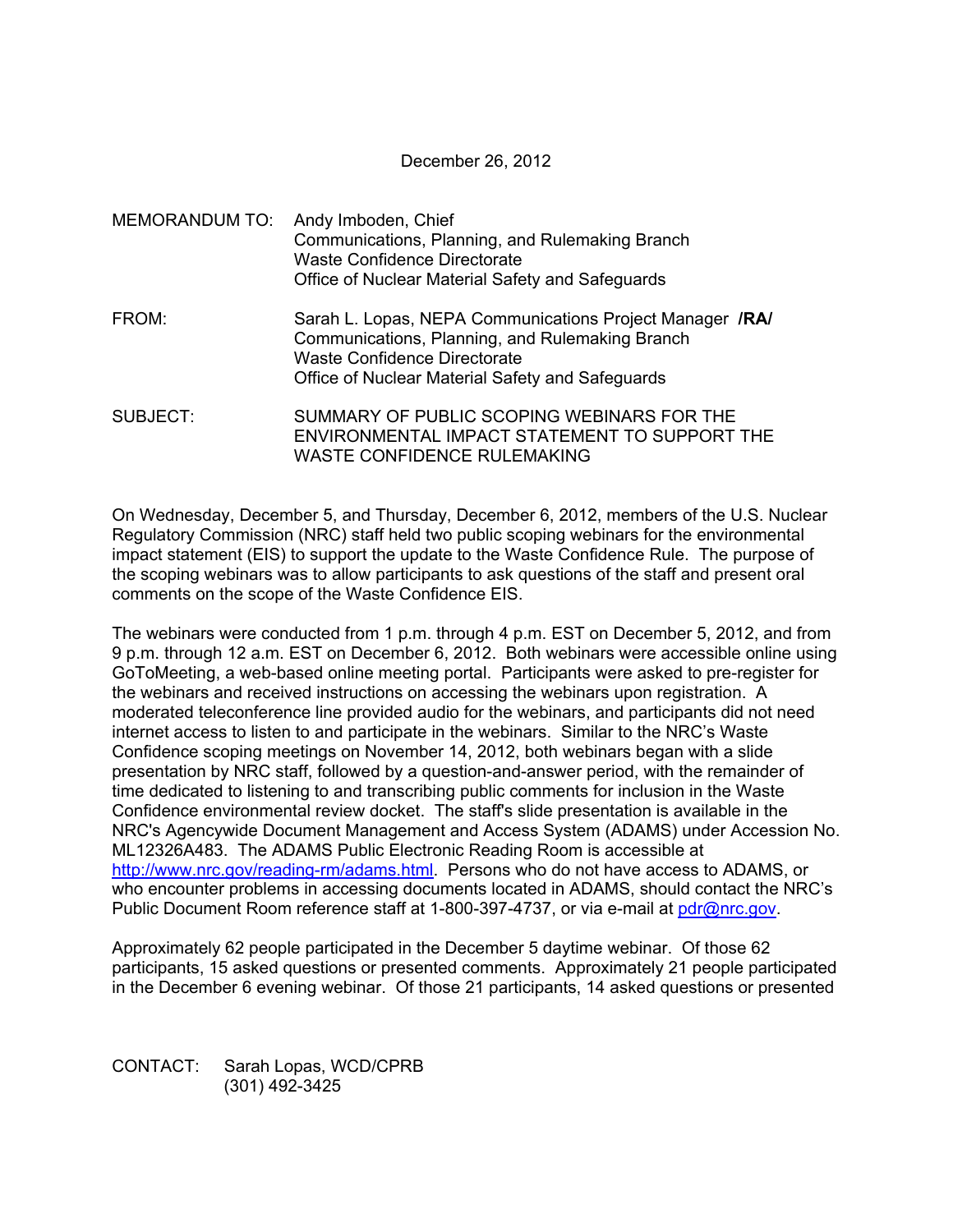## A. Imboden -2-

comments. Webinar participants included members of the public, and representatives of Federal and state agencies, industry, and public advocacy groups. A list of participants for each webinar is included as Attachment 1.

Concerns and comments discussed during the webinars included: the need for mass mailings to reach people without Internet access; the need for increased use of social media (such as Facebook) as a way to reach more people; the timing and thoroughness of the Waste Confidence environmental review; the preference for a longer scoping period; the preference for multiple regional public meetings and potential locations for draft EIS meetings; the preference for evaluating Waste Confidence on a site-specific basis rather than using a generic EIS; health effects of radiation from spent nuclear fuel; safety and security of spent nuclear fuel; impacts of severe accidents on spent fuel storage facilities, including catastrophic natural events and terrorist activities; the risk of spent fuel pool leaks and fires; the costs of storing spent nuclear fuel; spent fuel transportation impacts; the preference of storing spent nuclear fuel in hardened on-site storage systems (HOSS) instead of fuel pools; and a call for the end of licensing and relicensing nuclear power plants.

The official transcripts for both webinars are available in ADAMS under Accession No. ML12355A174 for the December 5 webinar, and ML12355A187 for the December 6 webinar. For convenience, the staff's presentation and the webinar transcripts are also available on the Waste Confidence Directorate's website at http://www.nrc.gov/waste/spent-fuelstorage/wcd/pub-involve.html.

Enclosure: 1. Meeting Attendee List

cc: See next page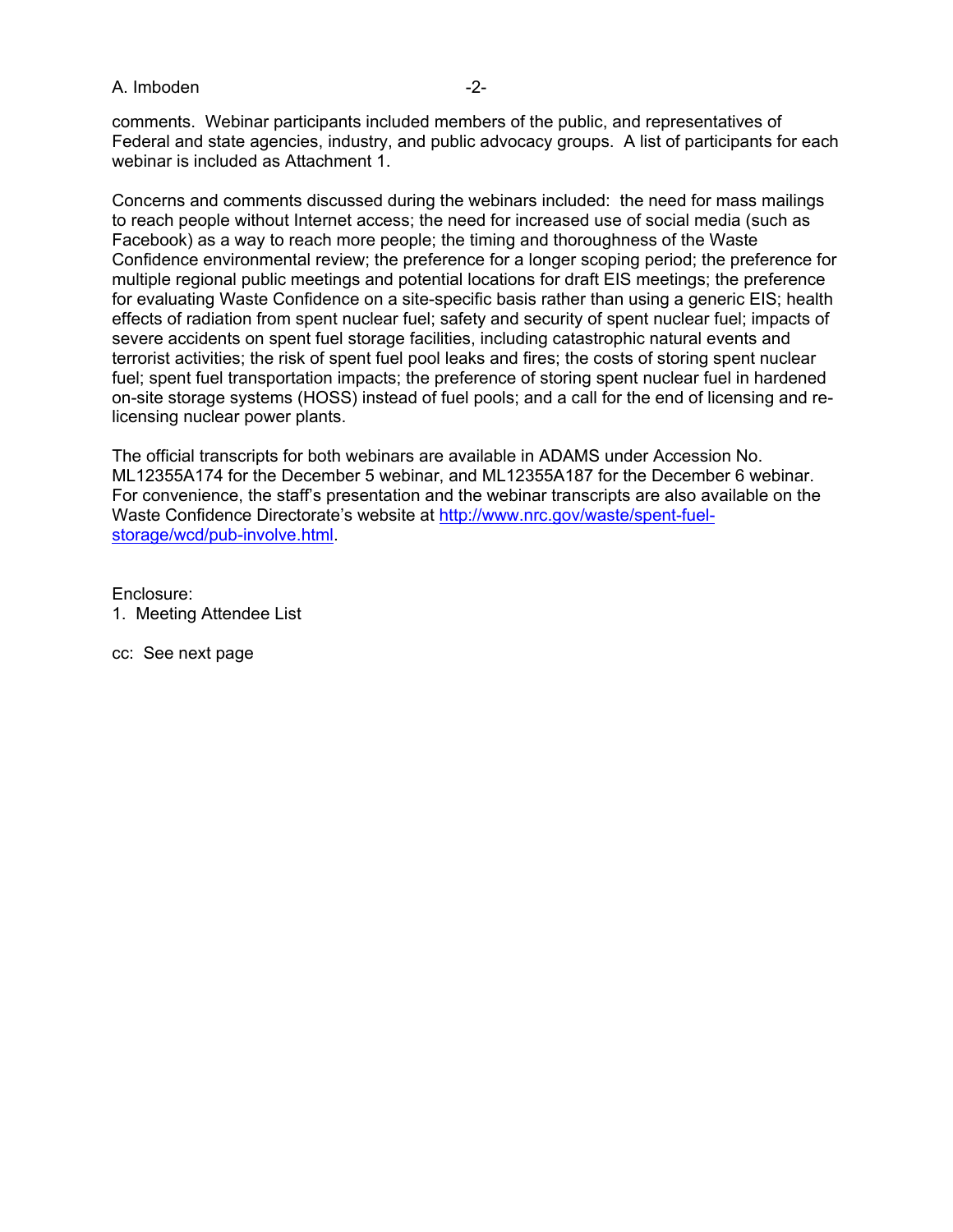## A. Imboden -2-

comments. Webinar participants included members of the public, and representatives of Federal and state agencies, industry, and public advocacy groups. A list of participants for each webinar is included as Attachment 1.

Concerns and comments discussed during the webinars included: the need for mass mailings to reach people without Internet access; the need for increased use of social media (such as Facebook) as a way to reach more people; the timing and thoroughness of the Waste Confidence environmental review; the preference for a longer scoping period; the preference for multiple regional public meetings and potential locations for draft EIS meetings; the preference for evaluating Waste Confidence on a site-specific basis rather than using a generic EIS; health effects of radiation from spent nuclear fuel; safety and security of spent nuclear fuel; impacts of severe accidents on spent fuel storage facilities, including catastrophic natural events and terrorist activities; the risk of spent fuel pool leaks and fires; the costs of storing spent nuclear fuel; spent fuel transportation impacts; the preference of storing spent nuclear fuel in hardened on-site storage systems (HOSS) instead of fuel pools; and a call for the end of licensing and relicensing nuclear power plants.

The official transcripts for both webinars are available in ADAMS under Accession No. ML12355A174 for the December 5 webinar, and ML12355A187 for the December 6 webinar. For convenience, the staff's presentation and the webinar transcripts are also available on the Waste Confidence Directorate's website at http://www.nrc.gov/waste/spent-fuelstorage/wcd/pub-involve.html.

Enclosure:

1. Meeting Attendee List

cc: See next page

DISTRIBUTION:

| TCampbell, OGC                     |  |  |
|------------------------------------|--|--|
| LLondon, OGC                       |  |  |
| EHouseman, OGC                     |  |  |
| MHorn, FSME                        |  |  |
| AStuyvenberg, NMSS                 |  |  |
| <b>AMullins, NMSS</b>              |  |  |
| TRowe, NMSS                        |  |  |
| Miriam Juckett (mjuckett@swri.org) |  |  |
| Rob Pauline (rpauline@swri.org)    |  |  |
|                                    |  |  |

SWittick, NMSS CJacobs, NMSS CPineda, NMSS DBrown, NMSS **JMuir, NMSS** JDavis, NMSS MWentzel, NMSS

## **ADAMS Accession No.:** ML12356A293

| <b>OFFICE</b> | <b>PM:CPRB/WCD/NMSS</b> | OGC        | <b>BC:CPRB/WCD/NMSS</b> |
|---------------|-------------------------|------------|-------------------------|
| <b>NAME</b>   | SLopas                  |            | Almboden                |
| <b>DATE</b>   | 2/20/2012               | 12/21/2012 | 12/26/2012              |

**OFFICIAL RECORD COPY**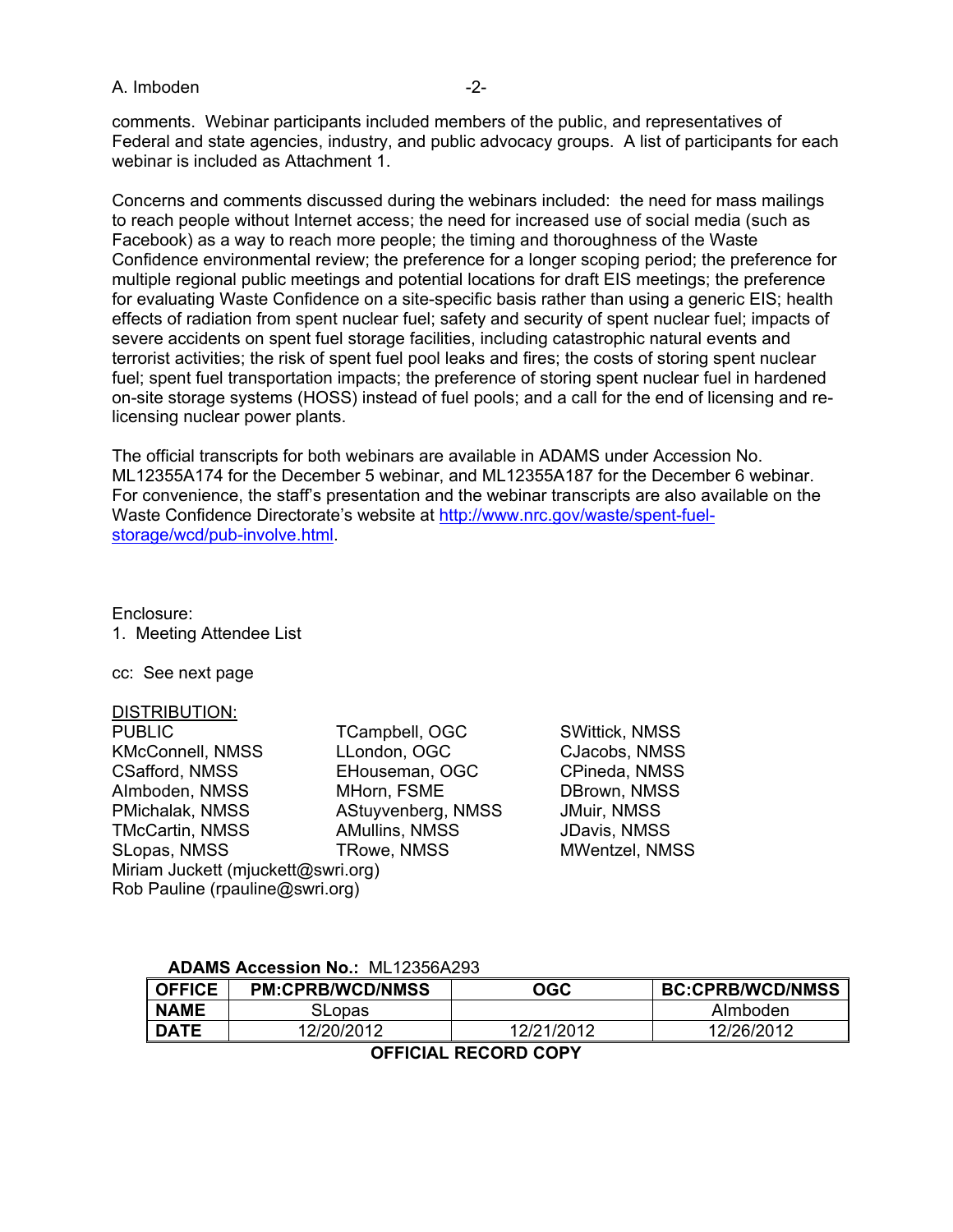## **List of Attendees for the Waste Confidence Environmental Impact Statement Public Scoping Webinars December 5 and 6, 2012**

**Name Organization** Jessica Azulay | Alliance for a Green Economy Jane Beetem **Nissouri Department of Natural Resources** Jana Bergman | Curtiss Wright Jerry Bonanno | Nuclear Energy Institute Beatrice Brailsford | Snake River Alliance Patricia Campbell | GE Hitachi Nuclear Dan Chalk **U.S. Department of Energy**  $Christopher Charles$  Nuclear Energy Institute Marischka Dopp | Pilgrim Coalition Patrick Dostie State of Maine, Dept. of Health and Human Services Geoffrey Fettus | National Resources Defense Council Dominique French | Nuclear Information and Resource Service Ellen Ginsberg | NEI Alan Goldey **Maryland Dept. of the Environment** Bing Gu Tim Gunter | U.S. Department of Energy Johanna Hariharan | Morgan, Lewis, & Brockius Elaine Hiruo | Platts Tom Iaccarino **Spectrum Environmental Sciences**, Inc. Mari Jaworsky | Duke Energy Michael Kaluzniak | Maine Public Utilities Commission Kevin Kamps Beyond Nuclear Jeff Keenan | PSEG Nuclear LLC Beverly Kerr **Blue Ridge Environmental Defense League** Julius Kerr **Volunteer Blue Ridge** Lisa Kindschy | Michigan Public Service Commission Phil Klevorick | Clark County Nuclear Waste Oversight Program Mary Lampert Pilgrim Watch Adam Levin | Exelon Generation Gregg Levine | Truth Out Marvin Lewis | Private Citizen Jennifer Mansh | Hogan Lovells US LLP

Waste Confidence Public Scoping Webinar Wednesday, December 5, 2012, 1:00 p.m. – 4:00 p.m. EST

Attachment 1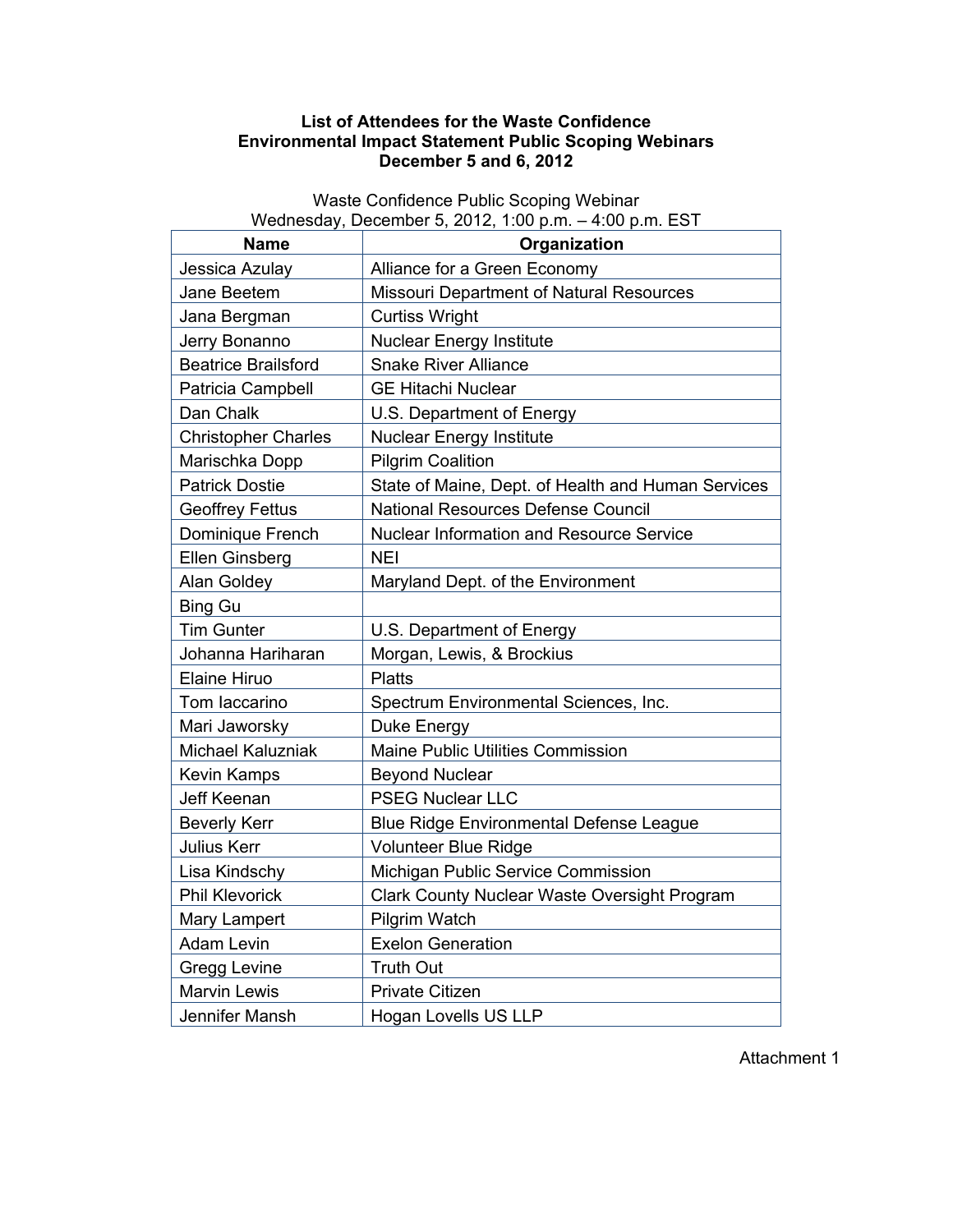| <b>Name</b>            | Organization                                   |
|------------------------|------------------------------------------------|
| <b>Zita Martin</b>     | <b>Tennessee Valley Authority</b>              |
| <b>Lisa Matis</b>      | U.S. Environmental Protection Agency, Region 4 |
| Ramona McConney        | U.S. Environmental Protection Agency, Region 4 |
| Rod McCullum           | <b>Nuclear Energy Institute</b>                |
| <b>Steve McInall</b>   | <b>JEA</b>                                     |
| Katrina McMurrian      | <b>Nuclear Waste Strategy Coalition</b>        |
| <b>Emily Meredith</b>  |                                                |
| <b>Terry Pickens</b>   | <b>Xcel Energy</b>                             |
| Darani Reddick         | Winston & Strawn LLP                           |
| <b>Thomas Reilly</b>   | Vista 360                                      |
| <b>Phil Riley</b>      |                                                |
| Jonathan Rund          | Morgan, Lewis & Brokius                        |
| Don Safer              | <b>Tennessee Environmental Council</b>         |
| Linda Seeley           | San Luis Obispo Mothers for Peace              |
| Margaret Sheehan       | EcoLaw                                         |
| <b>Larry Shepard</b>   | U.S. Environmental Protection Agency, Region 7 |
| <b>Mike Stephens</b>   | <b>Florida Bureau of Radiation Control</b>     |
| Jared Thompson         | Arkansas Department of Health                  |
| James Thornton         | Duke Energy                                    |
| Tom Tramm              | Certrec                                        |
| Barbara Warren         | <b>Citizens Environmental Coalition</b>        |
| <b>Heather Westra</b>  | Prairie Island Indian Community                |
| <b>Robert Wylie</b>    | Duke Energy                                    |
| Christina Yakunich     |                                                |
| Louis Zeller           | <b>Blue Ridge Environmental Defense League</b> |
| <b>Esther Houseman</b> | <b>NRC</b>                                     |
| Andrea Kock            | <b>NRC</b>                                     |
| <b>Jessie Muir</b>     | <b>NRC</b>                                     |
| Drew Stuyvenberg       | <b>NRC</b>                                     |
| Jenny Weil             | <b>NRC</b>                                     |
| Keith McConnell        | <b>NRC</b>                                     |
| Andy Imboden           | <b>NRC</b>                                     |
| Paul Michalak          | <b>NRC</b>                                     |
| Lisa London            | <b>NRC</b>                                     |
| Sarah Lopas            | <b>NRC</b>                                     |
| <b>Tison Campbell</b>  | <b>NRC</b>                                     |
| <b>Susan Wittick</b>   | <b>NRC</b>                                     |
| Merri Horn             | <b>NRC</b>                                     |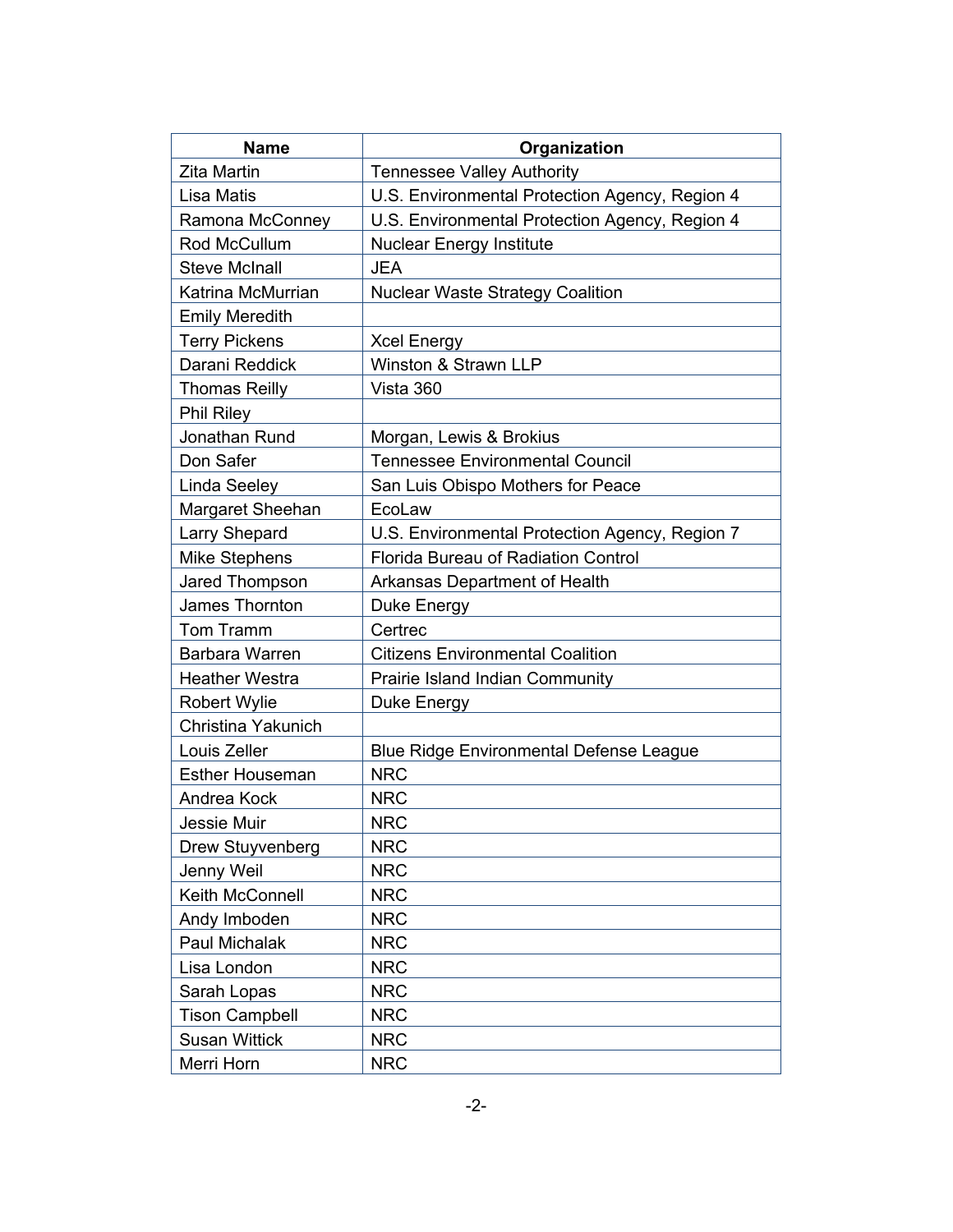| <b>Name</b>             | Organization                                 |
|-------------------------|----------------------------------------------|
| Rolanda Jackson         | <b>NRC</b>                                   |
| <b>TR Rowe</b>          | <b>NRC</b>                                   |
| <b>Brian Littleton</b>  | <b>NRC</b>                                   |
| <b>Timothy McCartin</b> | <b>NRC</b>                                   |
| <b>Carrie Safford</b>   | <b>NRC</b>                                   |
| Chip Cameron            | The Zero Gravity Group LLC                   |
| Miriam Juckett          | Center for Nuclear Regulatory Waste Analyses |
| <b>Robert Lenhard</b>   | Center for Nuclear Regulatory Waste Analyses |

Waste Confidence Public Scoping Webinar Thursday, December 6, 2012, 9:00 p.m. – 12:00 a.m. EST

| $1.1810000, 200011001, 0, 2012, 0.0019111.$ $12.00001111. 2011.$<br>Organization<br><b>Name</b> |                                             |
|-------------------------------------------------------------------------------------------------|---------------------------------------------|
|                                                                                                 |                                             |
| David Agnew                                                                                     | <b>Cape Downwinders</b>                     |
| <b>Bonnie Bluestein</b>                                                                         | <b>Nuclear Energy Information Service</b>   |
| <b>Christopher Charles</b>                                                                      | <b>Nuclear Energy Institute</b>             |
| Diane D'Arrigo                                                                                  | <b>Nuclear Information Resource Service</b> |
| <b>Elizabeth Fraser</b>                                                                         | <b>Nuclear Energy Information Service</b>   |
| Johanna Hariharan                                                                               | Morgan, Lewis & Brockius                    |
| Julius Kerr                                                                                     | <b>Volunteer Blue Ridge</b>                 |
| David Kraft                                                                                     | <b>Nuclear Energy Information Service</b>   |
| <b>Carol Kurz</b>                                                                               | <b>Nuclear Energy Information Service</b>   |
| Dale Lehman                                                                                     |                                             |
| Gregg Levine                                                                                    | <b>Truth Out</b>                            |
| Mary Olson                                                                                      | <b>Nuclear Information Resource Service</b> |
| Norman Meadow                                                                                   | <b>Maryland Conservation Counsel</b>        |
| <b>Terry Pickens</b>                                                                            | <b>Xcel Energy</b>                          |
| <b>Tom Reilly</b>                                                                               | Vista 360                                   |
| <b>Alicia Rivers</b>                                                                            | Sierra Club                                 |
| Laura Sorensen                                                                                  | Safe Carolinas                              |
| <b>Ruth Thomas</b>                                                                              | Environmentalist Inc.                       |
| <b>Lilly Wyrick</b>                                                                             |                                             |
| Cathy Haney                                                                                     | <b>NRC</b>                                  |
| Keith McConnell                                                                                 | <b>NRC</b>                                  |
| Lisa London                                                                                     | <b>NRC</b>                                  |
| Paul Michalak                                                                                   | <b>NRC</b>                                  |
| Andy Imboden                                                                                    | <b>NRC</b>                                  |
| Michael Weber                                                                                   | <b>NRC</b>                                  |
| Sarah Lopas                                                                                     | <b>NRC</b>                                  |
| <b>Andrew Stuyvenberg</b>                                                                       | <b>NRC</b>                                  |